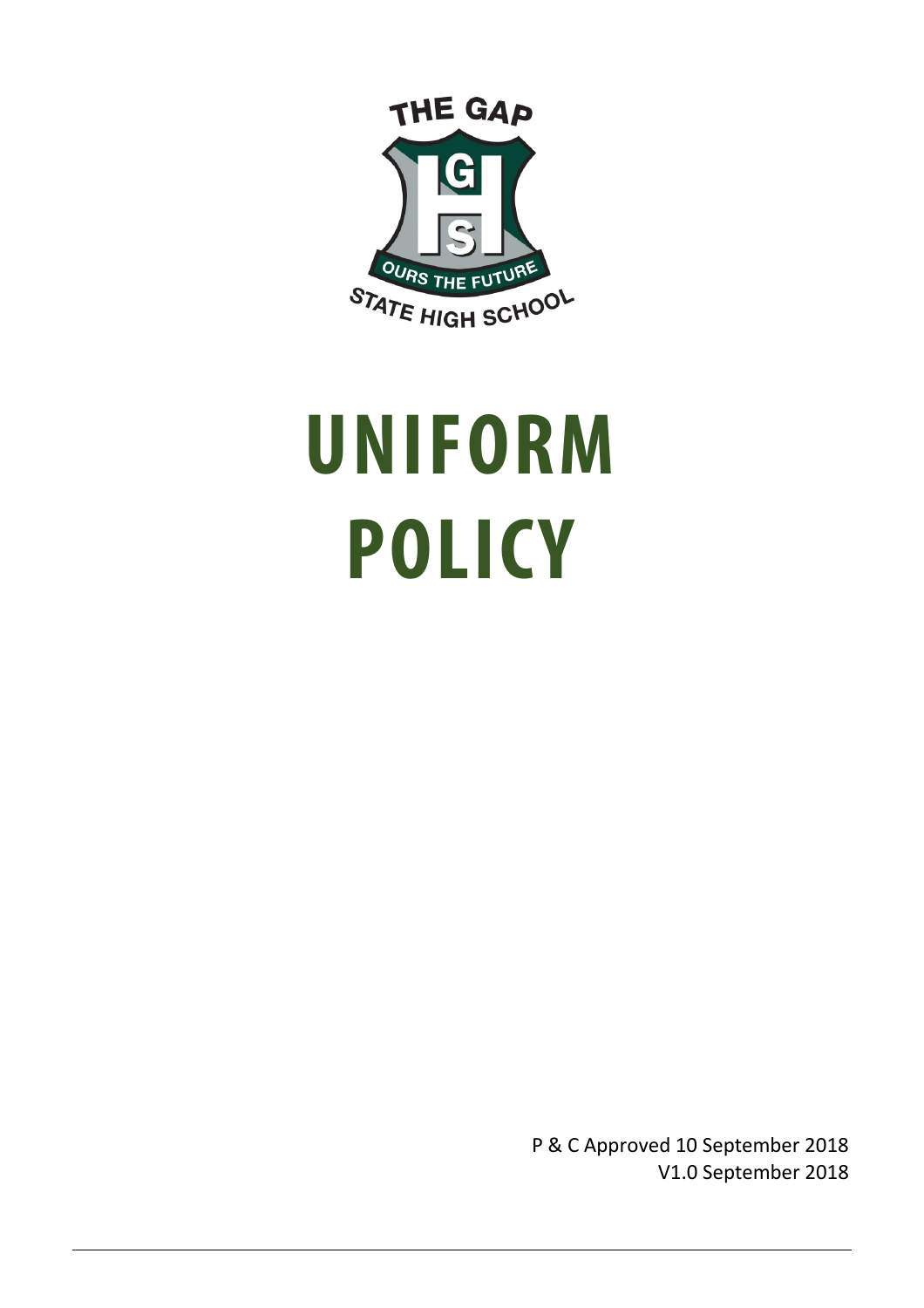## **PUBLICATION DETAILS**

#### **V1.0 September 2018**

**Document Status:** Published Date 10 September 2018

**Document Control:** G:\Coredata\Office\zPolicy\Current Policy

| <b>Issue#</b> | <b>Issue Date</b> | <b>Comment</b>                                                |
|---------------|-------------------|---------------------------------------------------------------|
| V1.0          | 10/9/2018         | Uniform Policy Work Group setup to amend policy.<br>$\bullet$ |
|               |                   |                                                               |
|               |                   |                                                               |
|               |                   |                                                               |
|               |                   |                                                               |
|               |                   |                                                               |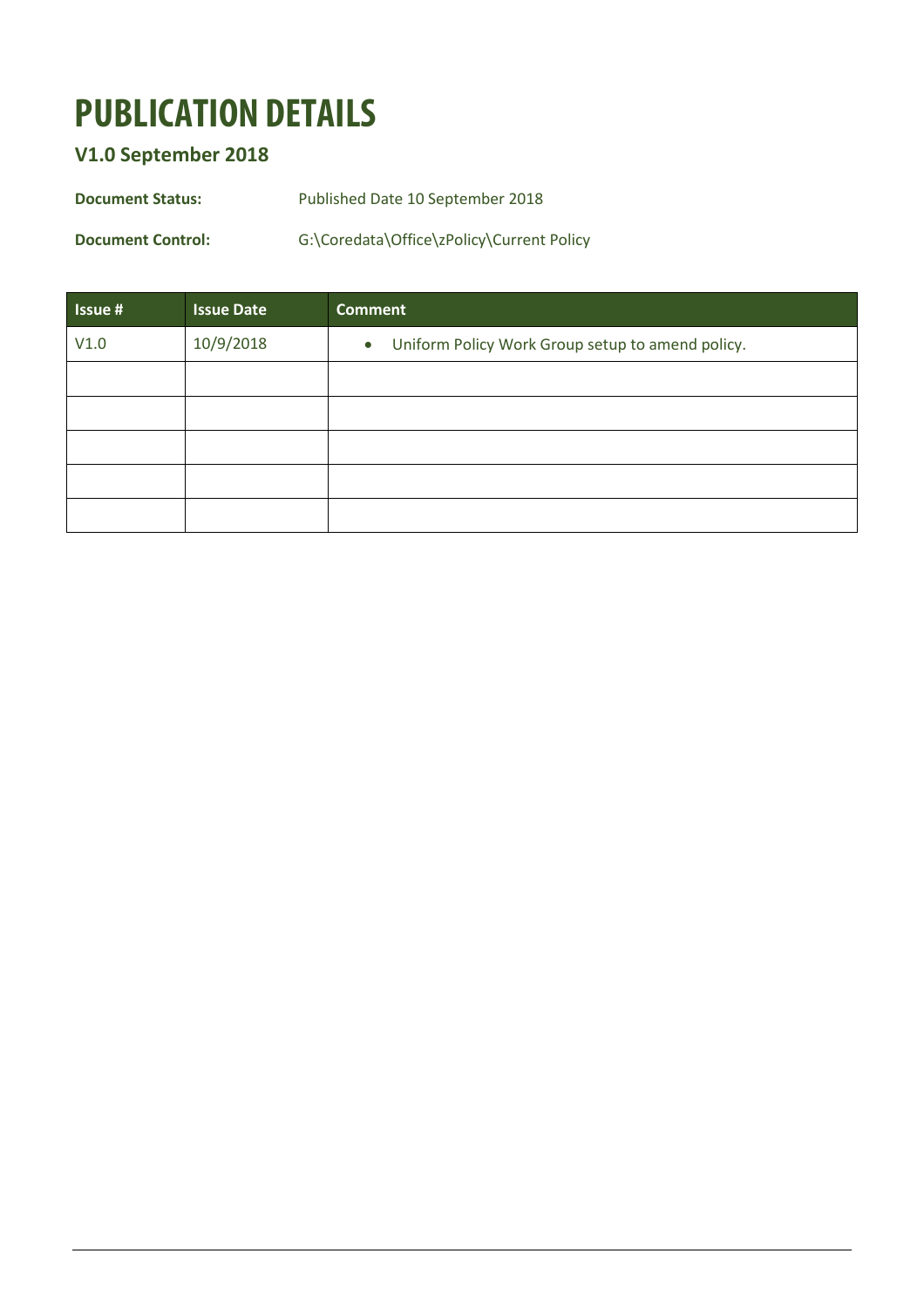# **Uniform Policy**

## *Table of Contents*

| Introduction                                  | $\mathbf{1}$   |
|-----------------------------------------------|----------------|
| <b>Responsibilities</b>                       | 1              |
| General                                       | $\overline{2}$ |
| Footwear                                      | $3 - 4$        |
| <b>Personal Presentation &amp; Appearance</b> | 5              |
| <b>Sun Safety</b>                             | 6              |
| Non-Compliance                                | 6              |
| <b>Exemptions and/or Variations</b>           | $\overline{7}$ |
| <b>Uniform Shop and Change Policy</b>         | 8              |
| <b>Uniform Requirements</b>                   | $9 - 11$       |
| <b>Appendix A: Free Dress Day</b>             | 12             |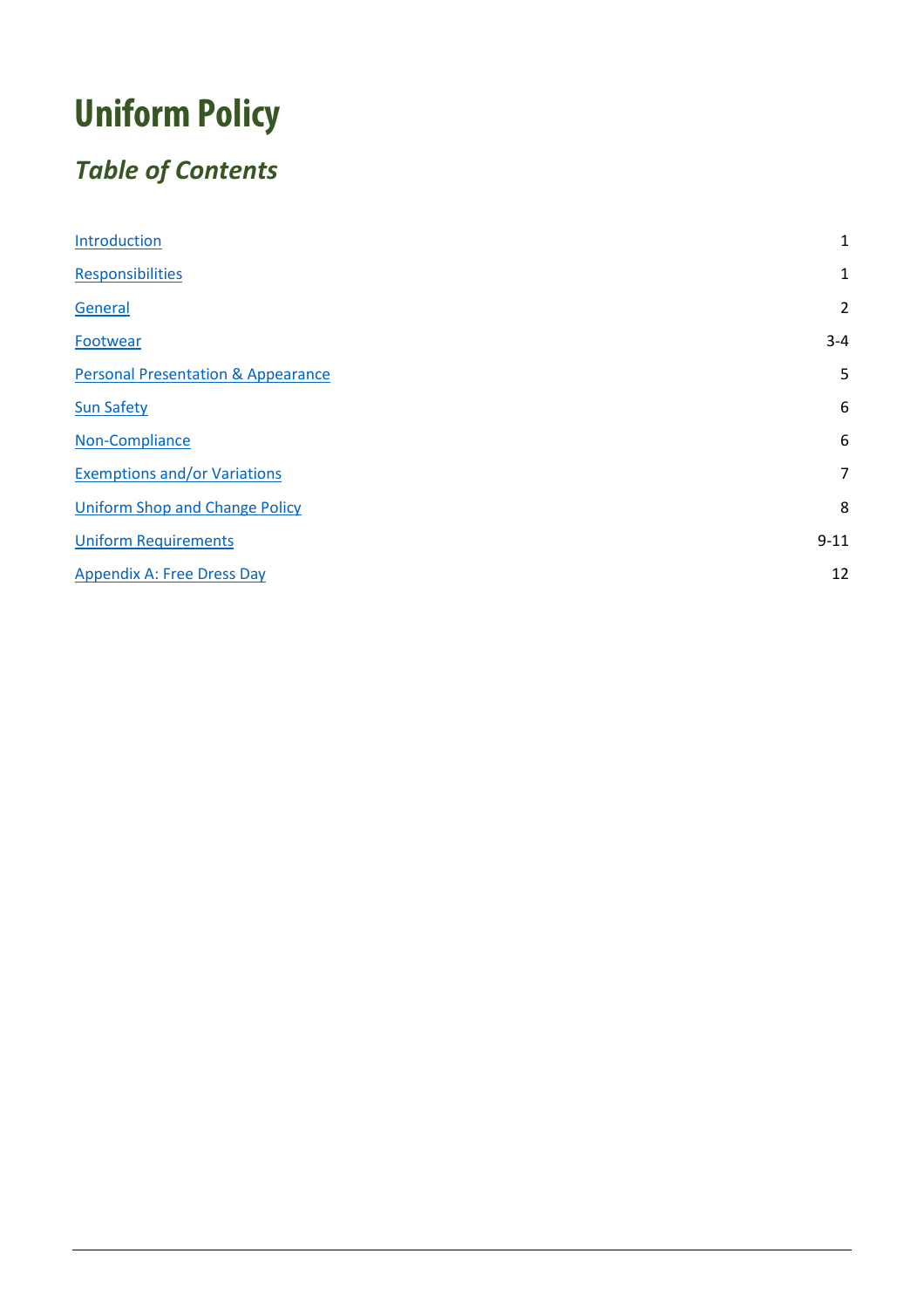#### **Uniform Policy**

The Gap State High School believes that a robust and consistently enforced uniform policy reinforces and develops in students:

- pride in their school
- recognition of themselves as an integral part of the school community and
- pride in their own appearance.

The uniform policy is a reflection of the high standards of The Gap State High School. A neat, complete uniform and tidy appearance shows pride in oneself and projects a positive image to the community. Consideration of equality, health, safety, comfort and expense all contribute to the formulation of the school's uniform policy.

It is unreasonable for students and parents to feel under pressure to follow "trends" in purchasing necessary items for the school uniform, including formal shoes and sports shoes. It is therefore considered to be in the interests of students and the school community as a whole for consistent uniform requirements to be enforced according to the standards set out in this document.

This policy has regard to Education Queensland's policies and procedures on student dress codes, and is endorsed by the school's P&C Association.

#### <span id="page-3-0"></span>**Responsibilities**

It is important that the school community as a whole supports and upholds the uniform policy and accepts a shared responsibility for upholding these standards. It is the responsibility of:

#### *Students*

- to be well presented and wear the school's uniform as prescribed by the uniform policy
- to comply with any requests or directions from school staff regarding appearance or standards of dress and
- to comply with any work health and safety requirements as directed by school staff.

#### *Parents and caregivers*

- to commit to supporting the dress code as part of the enrolment agreement
- to assist students to develop maturity, responsibility and self-discipline by supporting the student to adhere to the uniform policy, and ensuring students attend school well presented
- to work with the school to resolve issues regarding compliance with the uniform policy and support the authority of the school in enforcing the uniform policy
- to request short or long term exemptions to the uniform policy in writing, providing reasons for the request
- to support and assist students to comply with work health and safety requirements.

#### *School staff*

- to clearly articulate the school's expectations and requirements regarding the school's uniform policy
- to fairly and equitably enforce the uniform policy
- to inform and support parents to develop strategies to assist the student to comply with the uniform policy
- to determine, document and inform parents and students of reasons for decisions on exemptions from the uniform policy
- <span id="page-3-1"></span>• to provide appropriate direction to students to ensure they comply with work health and safety requirements.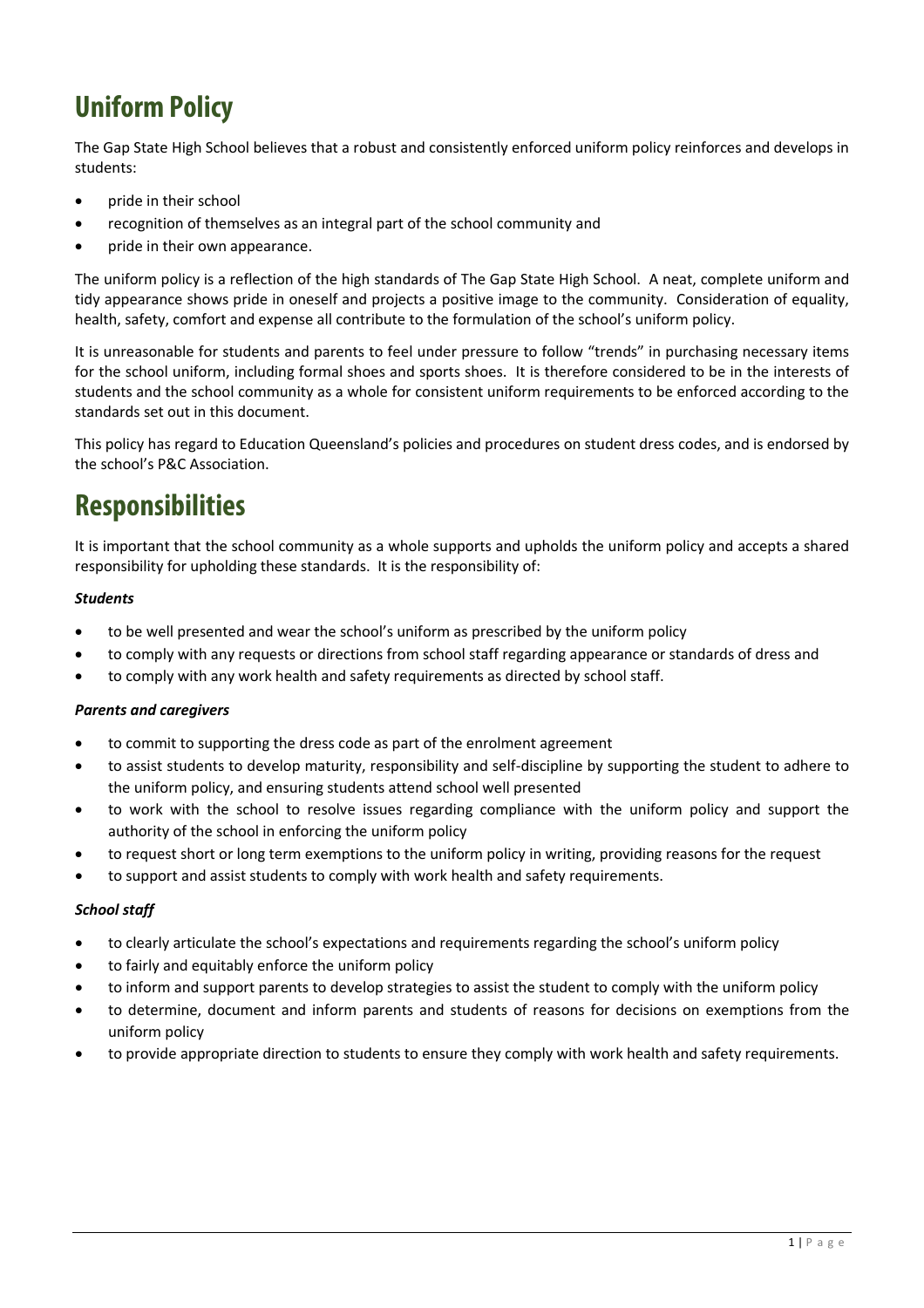#### **General**

The required school uniform is set out in the table of "Uniform Requirements", from page 9. Two uniform options are provided, and students can choose the option that is suitable to the student's gender identity. However, students must wear the complete uniform from within one option only. That is, students who select the shorts/trousers from option 1 must wear the corresponding shirt, belt and socks prescribed for option 1. Students who wear the skirt/shorts/pants from option 2 must wear the corresponding shirt and socks prescribed for option 2.

Students are expected to wear the formal day uniform at all times while at school, travelling to and from school, and at all school excursions and events, except:

- in circumstances prescribed by this policy where sports uniform is permitted to be worn or
- as otherwise directed by the Principal, (for example, a designated free dress day).

The school sports uniform may be worn to and from school by students only on the designated sports days for the student's year level (as determined by the school Administration), unless otherwise permitted by this policy.

Students who have health and physical education classes (HPE) or APP<sup>[1](#page-4-1)</sup> on days other than the designated sports day, must change into the sports uniform:

- after form class, if their HPE/APP class is in lessons  $1 4$  that day
- in the recess immediately preceding their HPE/APP class, where that class is in lessons  $5 8$  that day.

Students are required to change out of their sports uniform into the formal day uniform during the next recess following their HPE/APP class. Where a student's HPE/APP class falls in lessons 7 or 8, students are permitted to travel home in their sports uniform, if they wish.

All uniforms should be:

- neat, clean and in good repair
- worn in an acceptable manner.

Torn, tattered or stained clothing or clothing in need of repair (e.g. missing buttons, sagging hems) should not be worn to school and must be repaired or replaced promptly.

<span id="page-4-0"></span>School ties must be worn by all senior students (years  $10 - 12$ ) with the formal uniform throughout Terms 2 & 3. The school tie must also be worn in Terms 1 & 4 on all excursions, formal occasions (e.g. school photos, representative activities, awards nights, school ceremonies) and as otherwise directed by the Principal for specific activities or occasions. Outside of these occasions, the school tie is optional in Terms 1 & 4.

<span id="page-4-1"></span><sup>1</sup> Applied Positive Psychology, previously known as GOALS.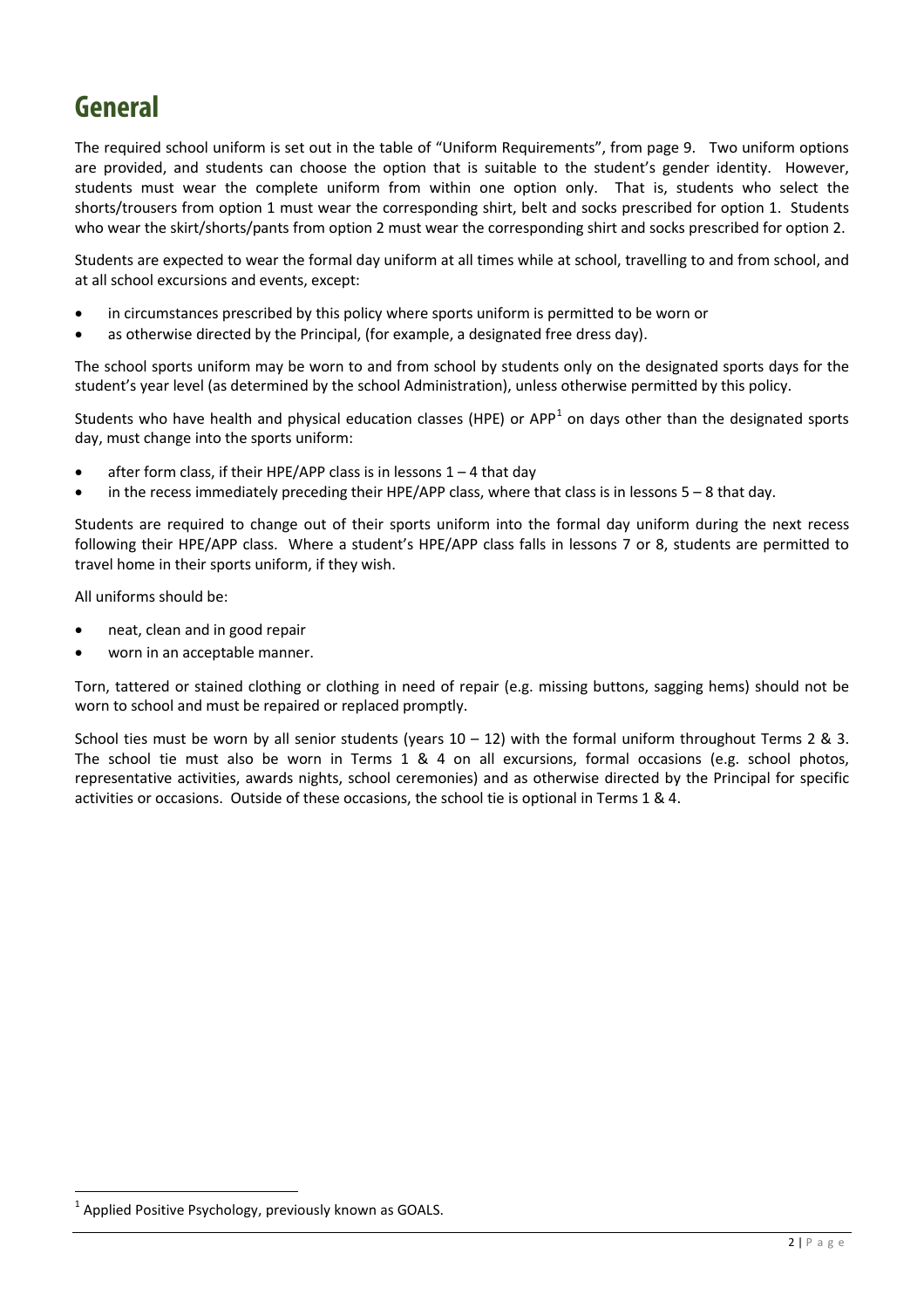#### **Footwear**

Required footwear for the formal day uniform is a formal college style black leather lace-up shoe. The sole of the shoes and all laces, stitching, detailing and hardware on shoes must be black only. Shoes must have a non-porous leather upper with a solid toe, and a black non-slip rubber sole with a low heel (no more than 3cm). Leather versions of street shoes are not acceptable. Shoes must be kept in good order and polished.

Sports shoes are to be worn with the sports uniform only and must be a lace up sports shoe or jogger that provides good heel and arch support. Canvas shoes or street/skate shoes (such as Dunlop Volley or Vans) are not acceptable.

All footwear worn in laboratories, workshops, kitchens or arts facilities must meet Workplace Health and Safety Regulations.

Unacceptable footwear includes:

- flat soled sports shoes or joggers, when worn with the formal day uniform
- flat soled "street" or "skate" shoes (e.g. "Vans")
- ballet flats or Mary-Janes
- any type of ankle boot or above ankle height boot
- platform shoes or shoes with a heel greater than 3cm
- sandals or thongs
- canvas, cloth or vinyl shoes (e.g. Dunlop Volley, Converse or Vans)
- slip on shoes or zip up shoes
- shoes with graffiti/decoration, or shoes with white or coloured laces or stitching (i.e. only black laces and stitching are permitted)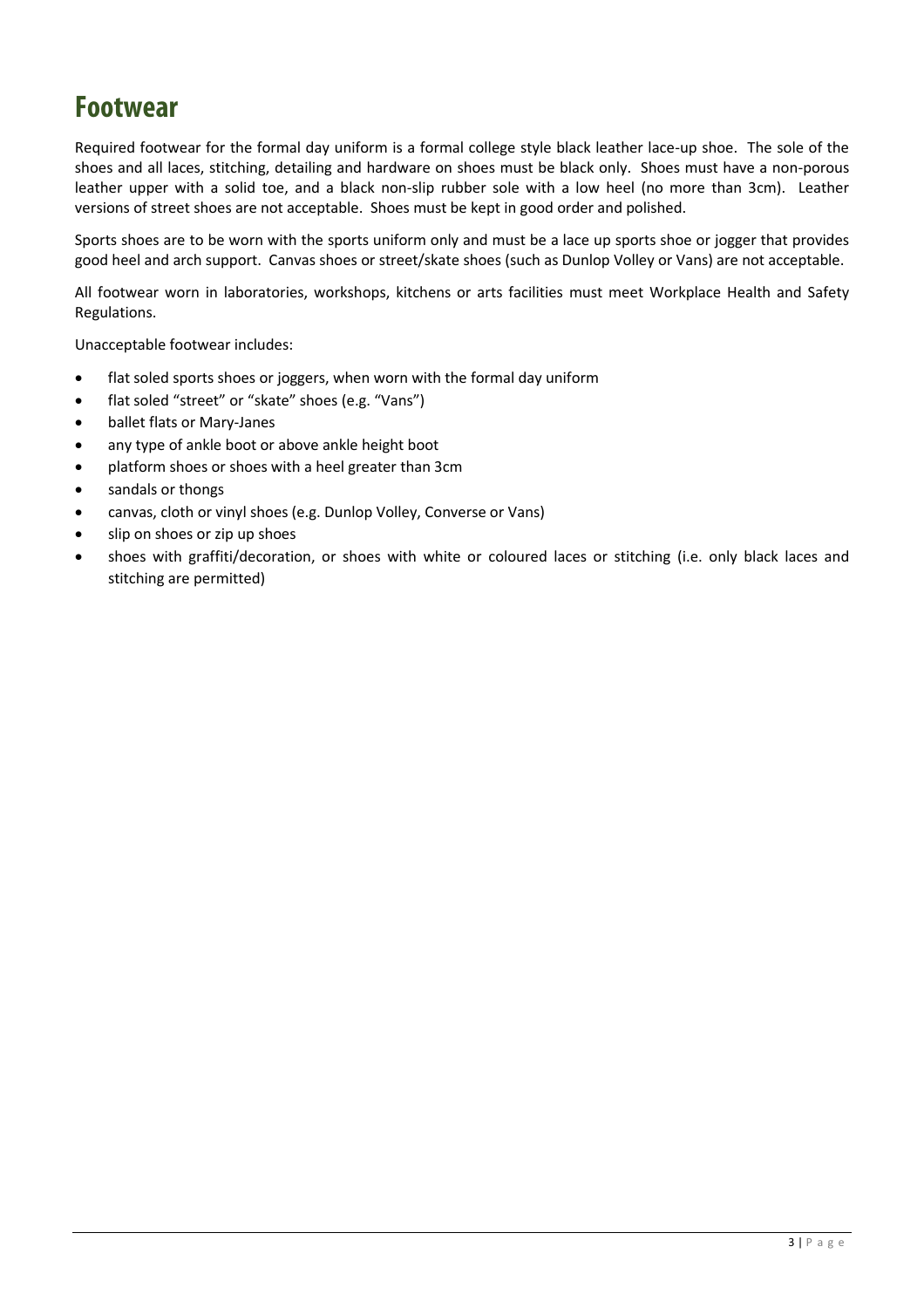| <b>CORRECT FORMAL DAY SHOES - EXAMPLES</b>   |  |  |  |  |
|----------------------------------------------|--|--|--|--|
|                                              |  |  |  |  |
| <b>INCORRECT FORMAL DAY SHOES - EXAMPLES</b> |  |  |  |  |
|                                              |  |  |  |  |
|                                              |  |  |  |  |

<span id="page-6-0"></span>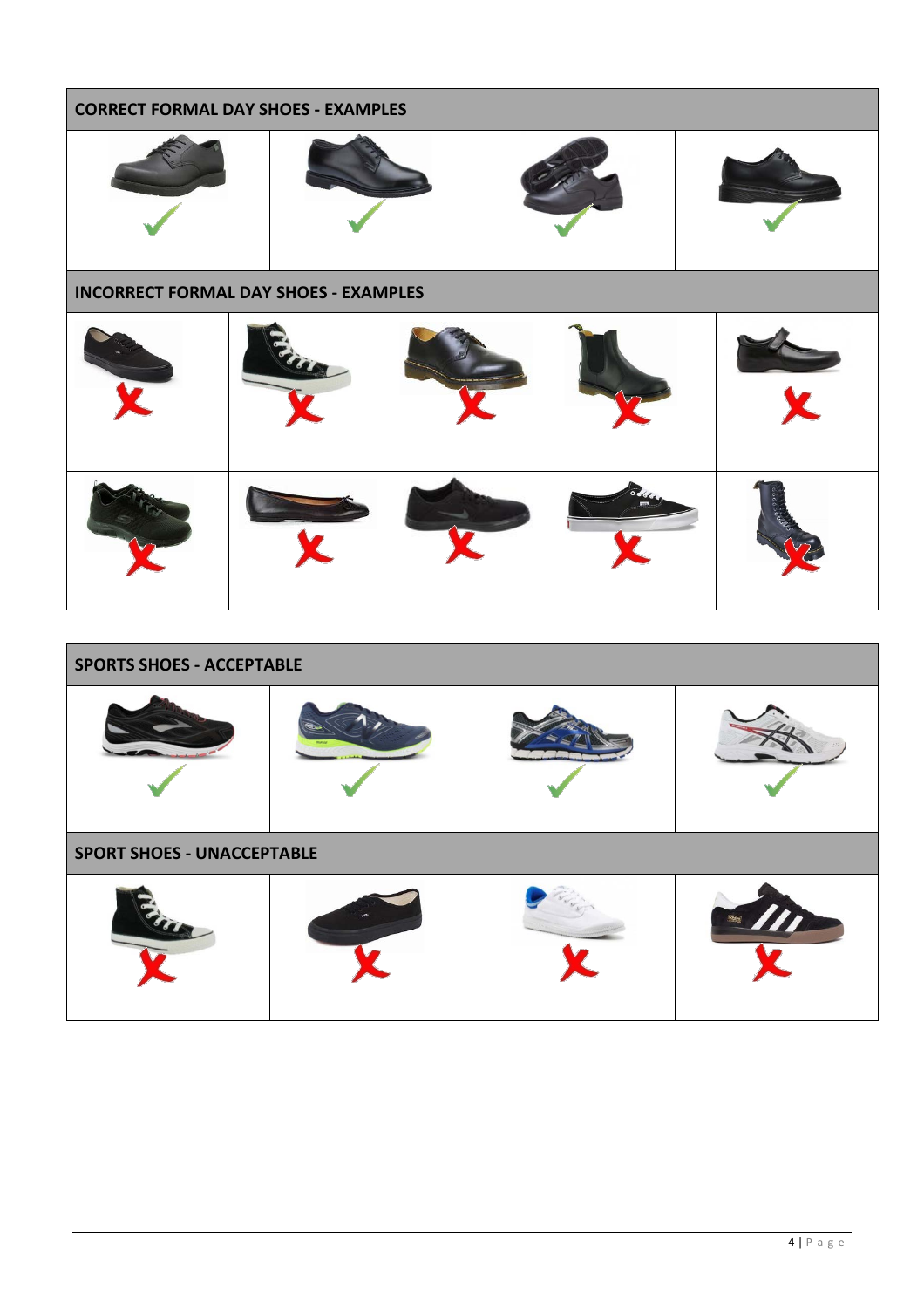#### **Personal Presentation and Appearance**

**Hygiene:** Personal cleanliness is the responsibility of each student and normal acceptable personal hygiene standards must be maintained by all students.

**Underwear:** Is required to be worn under all uniforms. Underwear must not be visible.

Students are permitted to wear a plain white singlet or undershirt underneath the uniform, provided that the undershirt is not visible past the sleeves or collar of the formal day shirt. Singlets, undershirts or brassieres must be plain white or a neutral skin tone only – coloured fabric, embellishments, printing, writing or other decorations that are visible through the shirt fabric are not permitted.

**Facial hair:** Students must be clean-shaven, unless wearing a short, neatly trimmed beard/moustache.

**Hair:** Must be clean and groomed in a neat and conservative style. Moderation of acceptable hairstyles is at the discretion of the school Administration. The following guidelines must be adhered to:

- Only natural hair colour is acceptable. Bright colours or bright streaks are not permitted
- All students with hair length that reaches to the collar or below are required to neatly tie their hair up and back off the face, secured with elastics or ribbon. Hairbands, hairclips or pins should be worn if necessary to hold hair back off the face
- Elastics, ribbons, headbands and clips/pins must be only black, green or white, or colour matched to the student's natural hair colour.

**Cosmetics and finger nails:** Students are not permitted to wear make-up, coloured nail polish or false/acrylic nails (tinted moisturiser and clear nail polish is permitted). Finger nails should be trimmed and worn short in consideration of WHS requirements.

**Body art or tattoos:** Are not acceptable and any students with body art must ensure they are completely covered with flesh coloured Band-Aids or sports tape, so they are not visible either on any exposed skin or underneath their uniform.

**Jewellery:** Students with pierced ears may wear only plain gold or silver sleepers or studs, with no more than 2 earrings in each ear. Jewellery such as large dangling earrings, bracelets, rings, facial piercings, such as nose rings and eyebrow rings, or any visible body piercing etc. are neither safe nor suitable for school wear, and are not permitted. Spacers, if required, must be clear plastic only.

Students may wear a watch, but other accessories such as key chains, belt chains, necklaces or bracelets must not be worn.

Students who have genuine religious reasons may obtain an exemption to wear a discreet necklace (i.e. a fine silver or gold chain) provided it is not visible above the neckline/collar of their shirt. Necklaces must be removed during sporting activities or any curriculum activities (such as design or technology) where the wearing of a necklace poses a WHS risk.

Head coverings required to be worn for religious reasons must be plain black, white or bottle green only.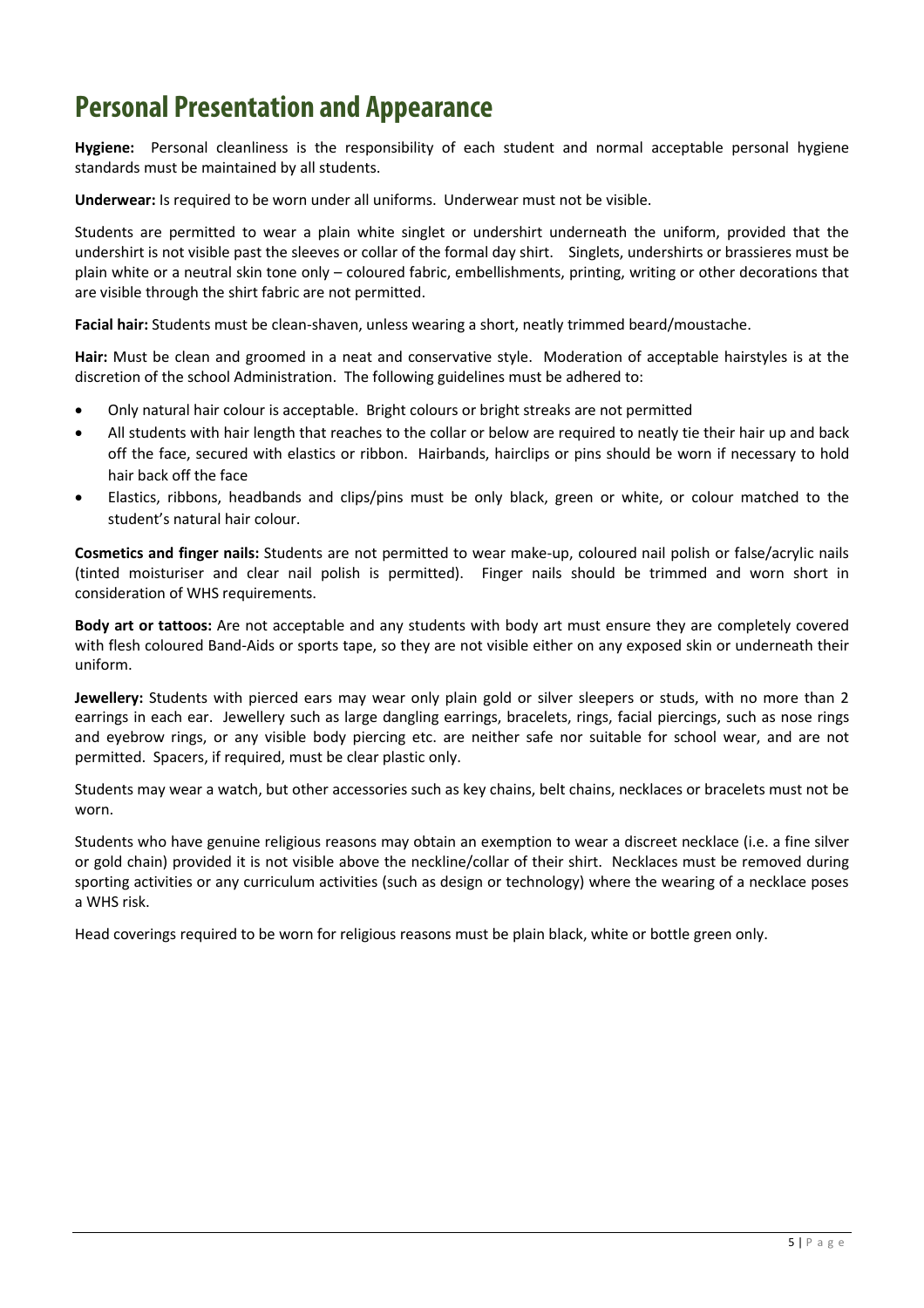#### <span id="page-8-0"></span>**Sun Safety**

In view of the dangers of exposure to the sun in Queensland, students are required to wear the school cap or bucket hat and sunscreen for all outside activities. It is recommended that students also wear the school cap or bucket hat whenever outside, including travelling to and from school.

Sunscreen lotion/cream is available from the school on request and is also available at all sporting activities.

#### <span id="page-8-1"></span>**Consequence for non-compliance with Uniform Policy**

Students who are not in correct uniform or whose appearance does not comply with the uniform policy will at first instance be directed by school staff to rectify their dress/appearance.

Staff will discuss with the student their non-compliance with the uniform policy, the school's expectations and consequences.

Students who are not wearing the prescribed uniform in the correct *manner* (as set out in the "Uniform Requirements" from page 9), or who do not meet the required standards for personal presentation, are expected to correct those issues immediately when directed by school staff.

If students do not comply with a direction from school staff to correct their appearance, further consequences will be applied.

If students are not wearing the correct uniform *items*, and do not have a valid exemption, students may be offered loan items by the school. If a student has the correct uniform item available to them to change into as directed by school staff, and does not do so, further consequences will be applied.

Students who repeatedly fail to meet the expectations set out in this uniform policy, will have further consequences applied.

If students have purchased an incorrect uniform item, or a uniform item is unfit (e.g. is torn, or no longer fits) the school will endeavour to make contact with parents to explain the issue and ensure that repair or purchase of correct items can occur promptly. The school may determine that a short term exemption for the student is appropriate, to enable correct items to be obtained.

Further consequences that may be applied where students do not meet the expectations set out in this uniform policy include:

- withdrawal from playground privileges or non-essential school activities
- loss of school representation
- withdrawal from participation in any curriculum activities requiring WHS compliant footwear/apparel/presentation, including science, art, design, technology and sporting activities
- contact home to parents and
- detention

Where students fail or refuse to comply with consequences imposed as a result of a failure to meet the standards set out in this uniform policy, that amounts to a disciplinary issue that will be dealt with in accordance with the school's Responsible Behaviour Plan.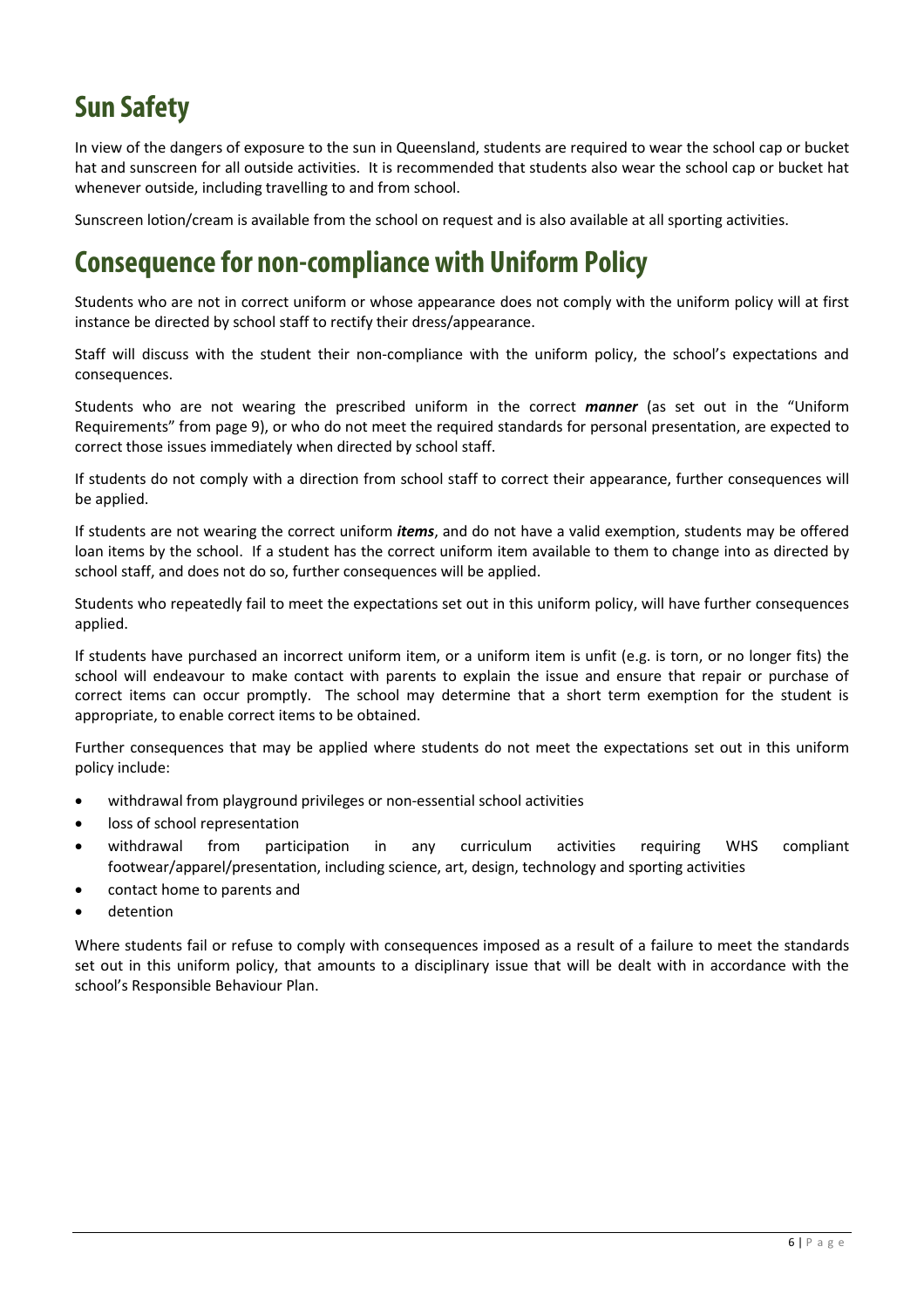#### <span id="page-9-0"></span>**Exemptions and/or Variations to Uniform Policy**

Exemptions or variations to the uniform standards may be granted in particular circumstances. Students who require a long term (greater than 5 days) exemption from or variation to the uniform requirements must provide a written request from their parent or caregiver along with evidence acceptable to the Principal to support the request for exemption/variation, as follows:

- In the case of *genuine religious or cultural reasons* a letter from the student's parent or guardian detailing the specific religious or cultural requirements;
- In the case of *medical/health reasons* a letter or certificate from a competent medical authority explaining the reasons why an exemption or variation is required on medical grounds or, in the case of students with a disability verified with Education Queensland, a written request from their allocated school support officer;
- In the case of *economic hardship* all evidence required by the school Administration or Principal to support an application for financial assistance from the P & C or school Administration.

Students who require a short term (less than 5 days) exemption or variation if they are, for any reason, unable to be in the correct uniform, must:

- Provide a written request, via note or email from their parents or caregivers, giving reasons, and an indication of when the student will be in the correct uniform;
- Provide the request to the school office before school commences on the first day of the proposed exemption/variation and request a uniform pass;
- Carry the uniform pass with them at all times during the period of exemption and produce it at the request of any staff member.

The school Administration may, at their sole discretion, require a student on a short-term exemption to present at the school office on each day of the proposed period of exemption to renew their uniform pass.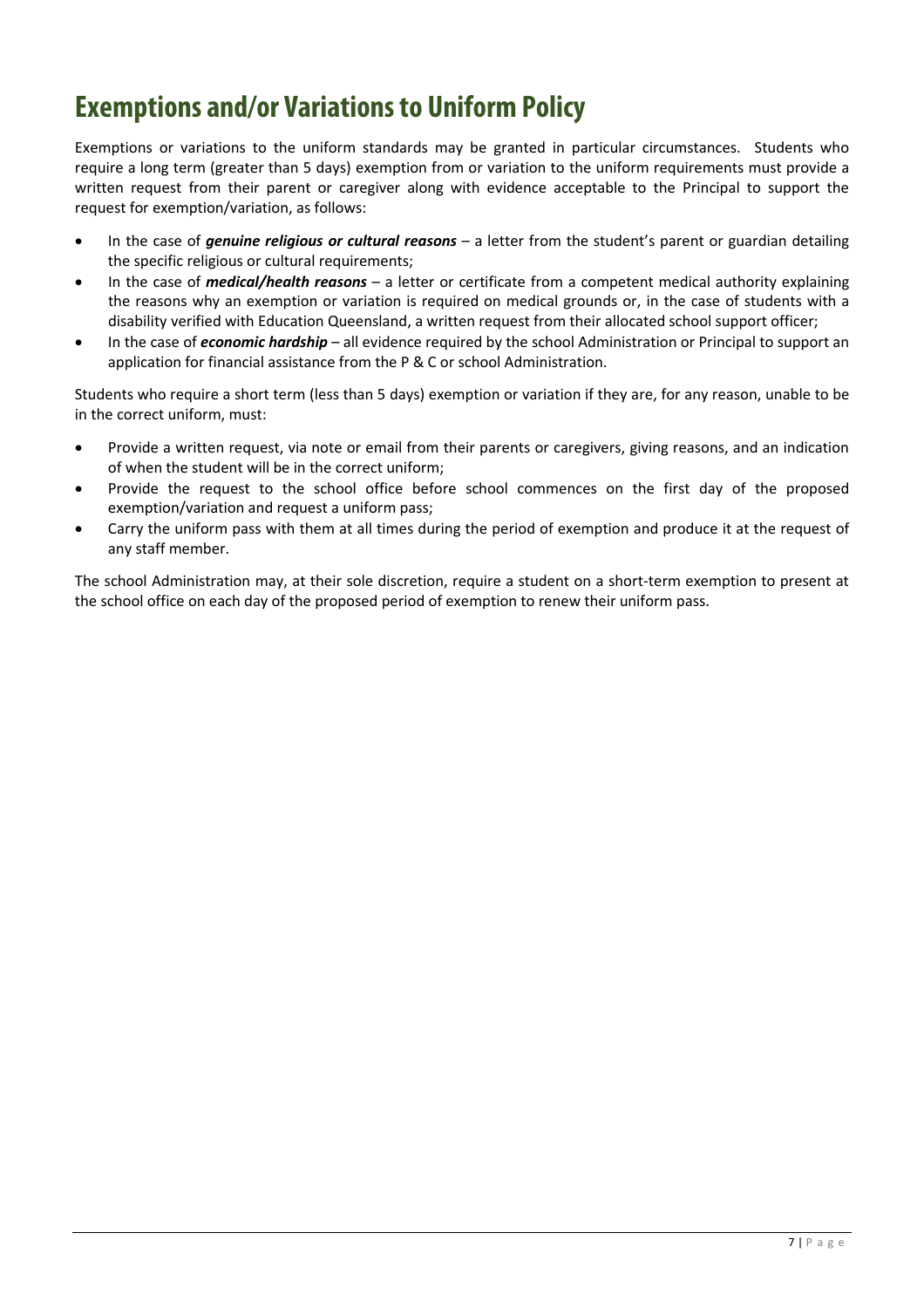#### <span id="page-10-0"></span>**Uniform Shop and Change policy**

The Uniform Shop at The Gap State High School is an integral part of the fundraising activities of the Parents and Citizens Association (P&C) of the school.

The operations of the Uniform Store are controlled by the P&C with input from the Uniform Store Convenors. The P&C and Principal must approve any proposed changes to the:

- school uniform;
- dress and appearance standards; or
- uniform policy.

P&C approval is required for any proposed changes to the operations of the Uniform Store.

P&C approval for any changes can be given in a general meeting of the P&C by normal voting procedures.

The P&C may appoint a subcommittee to investigate, consult and make non-binding recommendations to the P&C on any aspect of the uniform dress standards. Any subcommittee must include:

- a P&C representative
- an administration representative
- a teacher representative
- a student representative
- a parent and/or community representative
- a uniform store convenor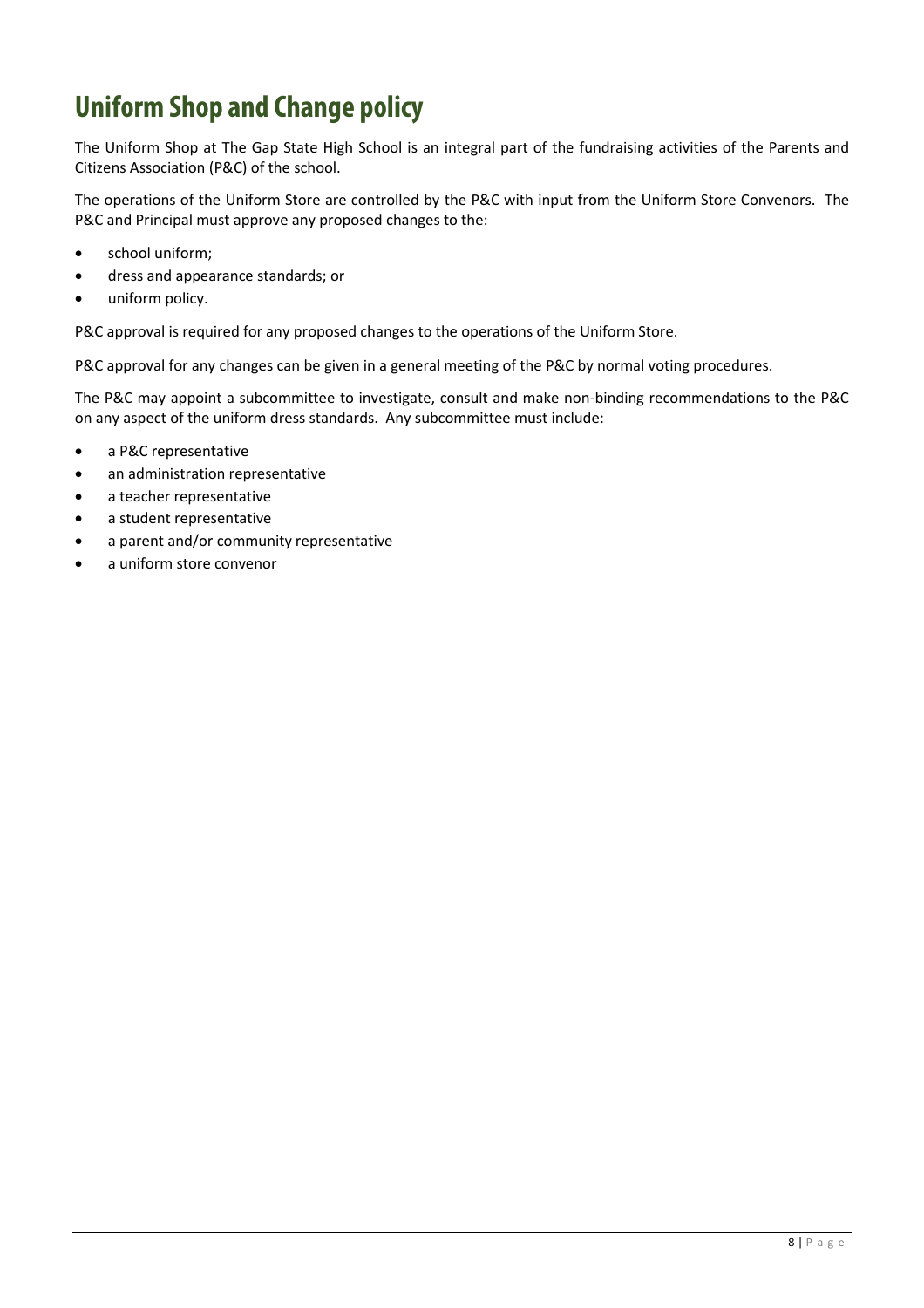## <span id="page-11-0"></span>**Uniform Requirements**

| <b>Item</b>                          | <b>Available</b><br>from Uniform<br>Shop? | <b>Item Description</b>                                                                                                                       | How / When worn                                                                                                                                                                                                                                                                                                            |
|--------------------------------------|-------------------------------------------|-----------------------------------------------------------------------------------------------------------------------------------------------|----------------------------------------------------------------------------------------------------------------------------------------------------------------------------------------------------------------------------------------------------------------------------------------------------------------------------|
| <b>FOR ALL STUDENTS</b>              |                                           |                                                                                                                                               |                                                                                                                                                                                                                                                                                                                            |
| <b>Formal Day Shoes</b>              | <b>No</b>                                 | Black leather lace-up college<br>shoes<br>οf<br>school<br>plain<br>conventional design.<br>See<br>body of policy for details and<br>examples. | To be worn with formal day uniform. Shoes must be in good<br>order and polished. Laces are to be tied tightly with a bow at<br>the top.<br>All laces, stitching, detailing and hardware on shoes must be<br>black. Shoes must have a non-porous solid leather upper and<br>a black non-slip rubber sole with a block heel. |
| Hat/Cap                              | Yes                                       | Green bucket<br>hat with school logo<br>OR<br>Black cap with "G" logo                                                                         | School cap or bucket hat must be worn at all times for outside<br>activities. Brim of bucket hat is not to be turned up.<br>School cap must be worn with brim sitting over face, not<br>turned to the side or back of head.                                                                                                |
| <b>Sports Shirt</b>                  | Yes                                       | Short sleeved bottle green<br>and white polo neck shirt<br>with screen printed school<br>emblem.                                              | To be worn over sports shorts. Shirt is not to be tucked in.                                                                                                                                                                                                                                                               |
| <b>Sports Shorts</b>                 | Yes                                       | Bottle green shorts with<br>printed<br>school<br>screen<br>emblem                                                                             | To be worn with waistband on the waist. Waistband is to be<br>worn flat and must not be turned or rolled over.                                                                                                                                                                                                             |
| <b>Sports Shoes</b>                  | No                                        | Supportive<br>lace<br>up<br>trainers/joggers with non-<br>marking sole and good arch<br>and heel support.                                     | To be worn with laces tied tightly with a bow at the top. The<br>back of the shoe must be firm and support and encase the<br>heel of the wearer. Shoes to be in good condition.                                                                                                                                            |
| <b>Sports socks</b>                  | <b>No</b>                                 | Plain white cotton stretch<br>socks.                                                                                                          | To be worn below knee length.                                                                                                                                                                                                                                                                                              |
| <b>WINTER OPTIONS (ALL STUDENTS)</b> |                                           |                                                                                                                                               |                                                                                                                                                                                                                                                                                                                            |
| School jumper<br>(pullover)          | Yes                                       | Bottle green V-neck with<br>wool/nylon 'soft feel'                                                                                            | Sleeves are not to be pulled over the hands. Jumper must not<br>be worn below hip level (i.e. not to be worn pulled down over<br>the buttocks).                                                                                                                                                                            |
| Zipper jacket                        | Yes                                       | Bottle green with school logo<br>on left chest.                                                                                               | May be worn with formal or sports uniform. To be zippered<br>up or removed for safety in any practical activities.                                                                                                                                                                                                         |
| <b>Track pants</b>                   | Yes                                       | Bottle green lined Taslon with<br>zip at ankle and zip pocket                                                                                 | May be worn with sports uniform only. Must be worn with<br>waistband at the waist.                                                                                                                                                                                                                                         |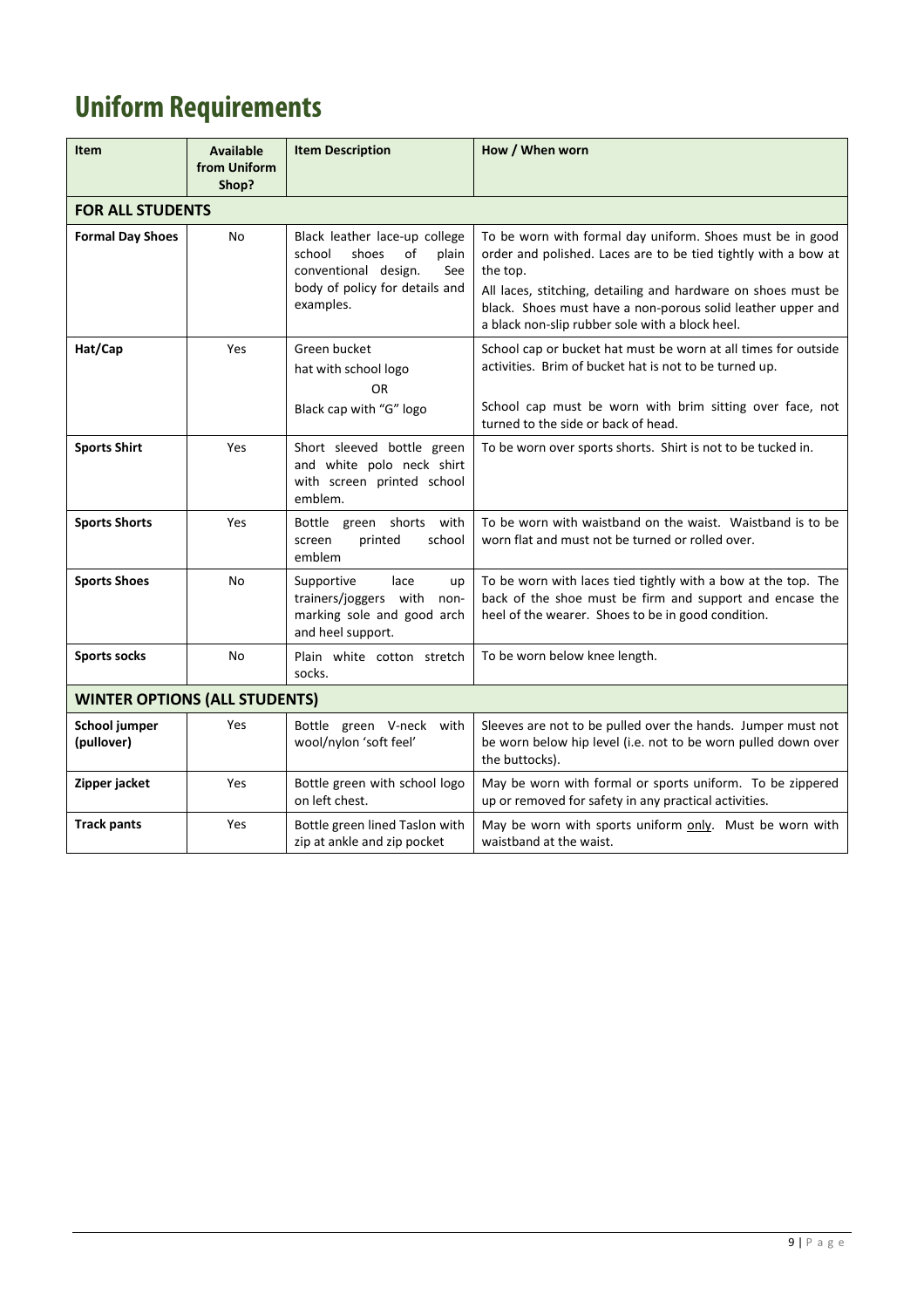## **Uniform Requirements (cont.)**

| <b>FORMAL DAY UNIFORM - OPTION 1 (BOYS)</b> |                                           |                                                                                                                                         |                                                                                                                                                                                                                                                                                                                                                            |
|---------------------------------------------|-------------------------------------------|-----------------------------------------------------------------------------------------------------------------------------------------|------------------------------------------------------------------------------------------------------------------------------------------------------------------------------------------------------------------------------------------------------------------------------------------------------------------------------------------------------------|
| <b>Item</b>                                 | <b>Available</b><br>from Uniform<br>Shop? | <b>Item Description</b>                                                                                                                 | How / When worn                                                                                                                                                                                                                                                                                                                                            |
| Shirt - Junior<br>(years 7-9)               | Yes                                       | White shirt with bottle green<br>trim and school logo.                                                                                  | Must be worn with grey tailored college shorts/trousers and<br>grey or black belt.<br>Shirt must be worn tucked into shorts or trousers, with collar<br>turned down.                                                                                                                                                                                       |
| Shirt - Senior<br>(years 10-12)             | Yes                                       | Short or long-sleeved white<br>with<br>embroidered<br>shirt<br>school logo on pocket                                                    | Must be worn with grey tailored college shorts/trousers and<br>grey or black belt.<br>Shirt must be worn tucked into<br>shorts/trousers, with collar turned down. When worn without<br>the school tie (Terms 1 & 4) only the top 2 buttons of the shirt<br>may be left undone.                                                                             |
|                                             |                                           | <b>APPROPRIATE YEAR LEVEL SHIRT MUST BE WORN WITH:</b>                                                                                  |                                                                                                                                                                                                                                                                                                                                                            |
| Shorts                                      | Yes                                       | Dark grey tailored college<br>shorts with pleat front.                                                                                  | To be worn at waist, secured with belt. Must be worn with 34<br>dark grey golf hose.<br>Note: King Gee Cotton Drill type shorts are not acceptable                                                                                                                                                                                                         |
| <b>OR</b>                                   |                                           |                                                                                                                                         |                                                                                                                                                                                                                                                                                                                                                            |
| <b>Trousers</b>                             | Yes                                       | Dark grey tailored college<br>trousers with pleat front.                                                                                | To be worn at waist, secured with belt. Trousers are to be<br>worn covering the top of the heel at the back of shoe, but<br>above the sole of the shoe. Must be worn with short dark grey<br>socks.<br>Note: King Gee Cotton Drill type trousers are not acceptable                                                                                        |
| <b>AND</b>                                  |                                           |                                                                                                                                         |                                                                                                                                                                                                                                                                                                                                                            |
| Belt                                        | Yes                                       | Plain black or dark grey<br>leather<br>(or<br>leather-look)<br>belt<br>college<br>with<br>plain<br>slimline buckle.                     | Must be worn with shorts and trousers at waist. No studs or<br>decorative metal buckles are permitted.<br>Fabric, woven or plaited belts are not acceptable.                                                                                                                                                                                               |
| Tie (for senior<br>school)                  | Yes                                       | School tie for Years 10 and<br>11, Senior tie for Year 12                                                                               | Must be worn with short or long-sleeved shirt in Terms 2 and 3<br>and in Terms 1and 4 for all formal occasions, events or<br>activities (including school photos) as directed by the Principal.<br>Wearing of the school tie at other times in Terms 1 and 4 is<br>optional.<br>Tie must be knotted at the level of the top button on the<br>senior shirt. |
| Socks                                       | Yes                                       | 3⁄4 dark grey golf hose with<br>green and white striped tops<br>to be worn with shorts.<br>Dark grey socks to be worn<br>with trousers. | 34 socks worn with shorts are to be worn pulled up to just<br>below knee, with tops turned down so green and white stripe<br>sits in middle of turned down area.                                                                                                                                                                                           |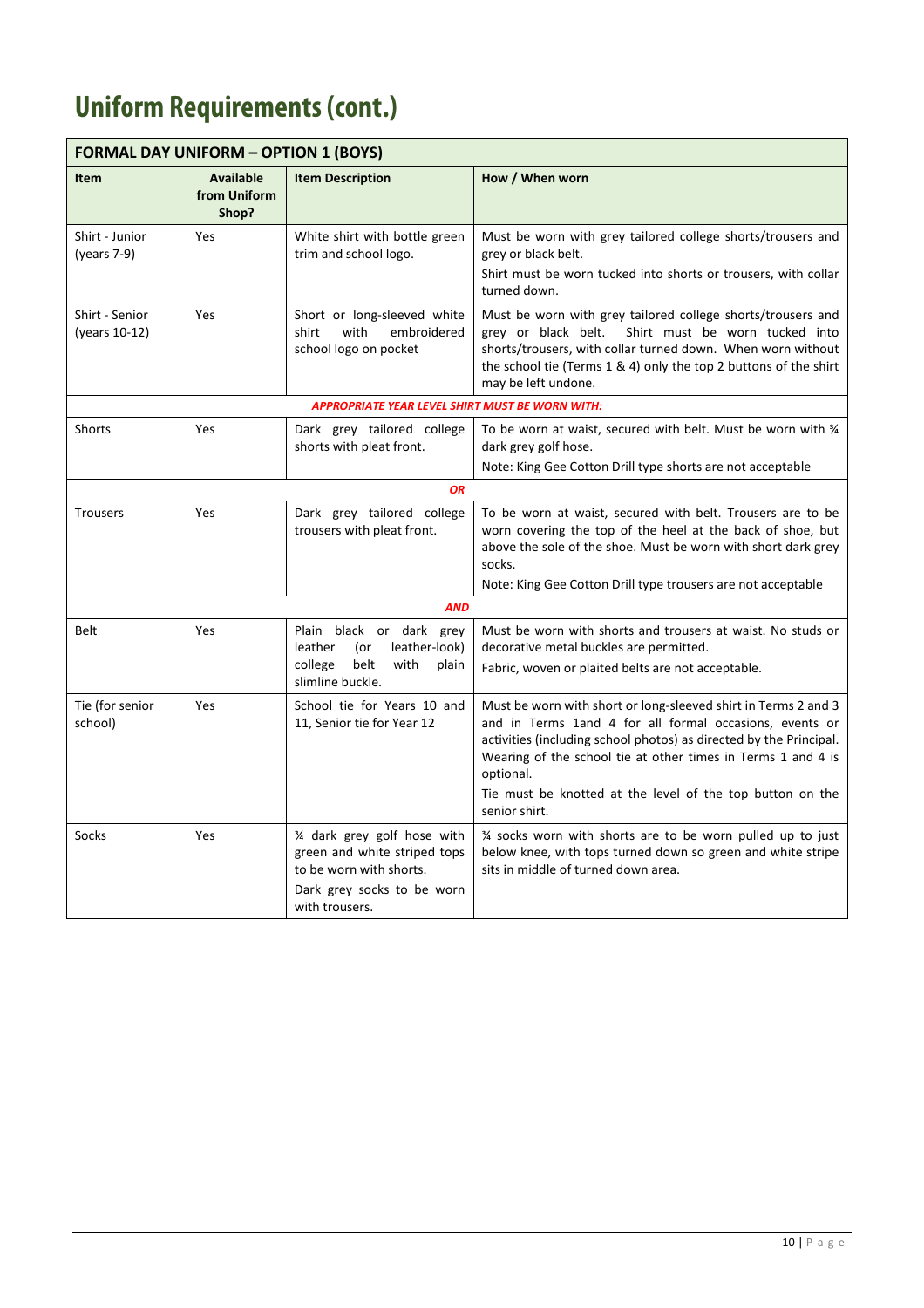## **Uniform Requirements (cont.)**

| <b>FORMAL DAY UNIFORM - OPTION 2 (GIRLS)</b> |                                           |                                                                                                                                    |                                                                                                                                                                                                                                                                                                                                             |
|----------------------------------------------|-------------------------------------------|------------------------------------------------------------------------------------------------------------------------------------|---------------------------------------------------------------------------------------------------------------------------------------------------------------------------------------------------------------------------------------------------------------------------------------------------------------------------------------------|
| <b>Item</b>                                  | <b>Available</b><br>from Uniform<br>Shop? | <b>Item Description</b>                                                                                                            | How / When worn                                                                                                                                                                                                                                                                                                                             |
| Shirt - Junior<br>(years 7-9)                | Yes                                       | White blouse with peaked<br>hem at front; bottle green<br>trim on sleeves and school<br>logo on pocket.                            | Blouse is to be worn over school skirt. Blouse should sit just<br>below waist covering top of skirt.                                                                                                                                                                                                                                        |
| Shirt - Senior<br>(years 10-12)              | Yes                                       | White blouse with peaked<br>at<br>front<br>hem<br>and<br>embroidered school logo on<br>pocket                                      | Blouse is to be worn over school skirt. Blouse should sit just<br>below waist covering top of skirt.<br>All buttons of the shirt must be buttoned whether worn with<br>or without the school tie.                                                                                                                                           |
|                                              |                                           | <b>APPROPRIATE YEAR LEVEL SHIRT MUST BE WORN WITH:</b>                                                                             |                                                                                                                                                                                                                                                                                                                                             |
| Skirt                                        | Yes                                       | Bottle green school skirt with<br>pleating and side zip.                                                                           | To be worn at or below the knee with waistband sitting on the<br>waist. Waist band is to be worn flat and must not be turned<br>or rolled over.                                                                                                                                                                                             |
|                                              |                                           | OR                                                                                                                                 |                                                                                                                                                                                                                                                                                                                                             |
| Skort                                        | Yes                                       | Bottle green culottes with<br>front box pleat and side zip<br>pocket.                                                              | To be worn at or below the knee with waistband sitting on the<br>waist. Waist band is to be worn flat and must not be turned<br>over.                                                                                                                                                                                                       |
|                                              |                                           | <b>OR</b>                                                                                                                          |                                                                                                                                                                                                                                                                                                                                             |
| Shorts                                       | Yes                                       | Dark grey with slanted side<br>pocket, adjustable waist band                                                                       | To be worn just above the knee with waistband sitting on the<br>waist.                                                                                                                                                                                                                                                                      |
|                                              |                                           | and cuffed hem.                                                                                                                    | Note: King Gee Cotton Drill type shorts are not acceptable                                                                                                                                                                                                                                                                                  |
|                                              |                                           | OR                                                                                                                                 |                                                                                                                                                                                                                                                                                                                                             |
| <b>Trousers</b>                              | Yes                                       | Dark grey with slanted side<br>pocket, adjustable waist band<br>and straight leg.                                                  | To be worn at waist. Trousers are to be worn covering the top<br>of the heel at the back of shoe, but above the sole of the shoe.<br>Must be worn with short dark grey socks.<br>Note: King Gee Cotton Drill type trousers are not acceptable                                                                                               |
| <b>AND</b>                                   |                                           |                                                                                                                                    |                                                                                                                                                                                                                                                                                                                                             |
| Tie (for senior<br>school)                   | Yes                                       | School tie for Years 10 and<br>11, Senior tie for Year 12                                                                          | Must be worn with white blouse in Terms 2 and 3 and for in<br>Term 1 and 4 on all formal occasions, events or activities<br>(including school photos) as directed by the Principal. Wearing<br>of the school tie at other times in Terms 1 and 4 is optional.<br>Tie must be knotted at the level of the top button on the<br>senior shirt. |
| Socks                                        | No                                        | Short plain white cotton<br>socks to be worn with skirt,<br>skort or shorts.<br>Short dark grey socks to be<br>worn with trousers. | White socks are to be worn pulled up or folded over neatly.<br>Anklet socks are not acceptable.                                                                                                                                                                                                                                             |
| Tights (winter)                              | No                                        | Plain<br>black<br>tights<br>of<br>conventional<br>design<br>(minimum 40 Denier).                                                   | Tights may be worn in winter under the skirt, skort or trousers<br>in place of socks, but are not to be worn with shorts.<br>Tights must be in good order with no holes. Tights must be<br>plain black with no textures, patterns or embroidery.                                                                                            |